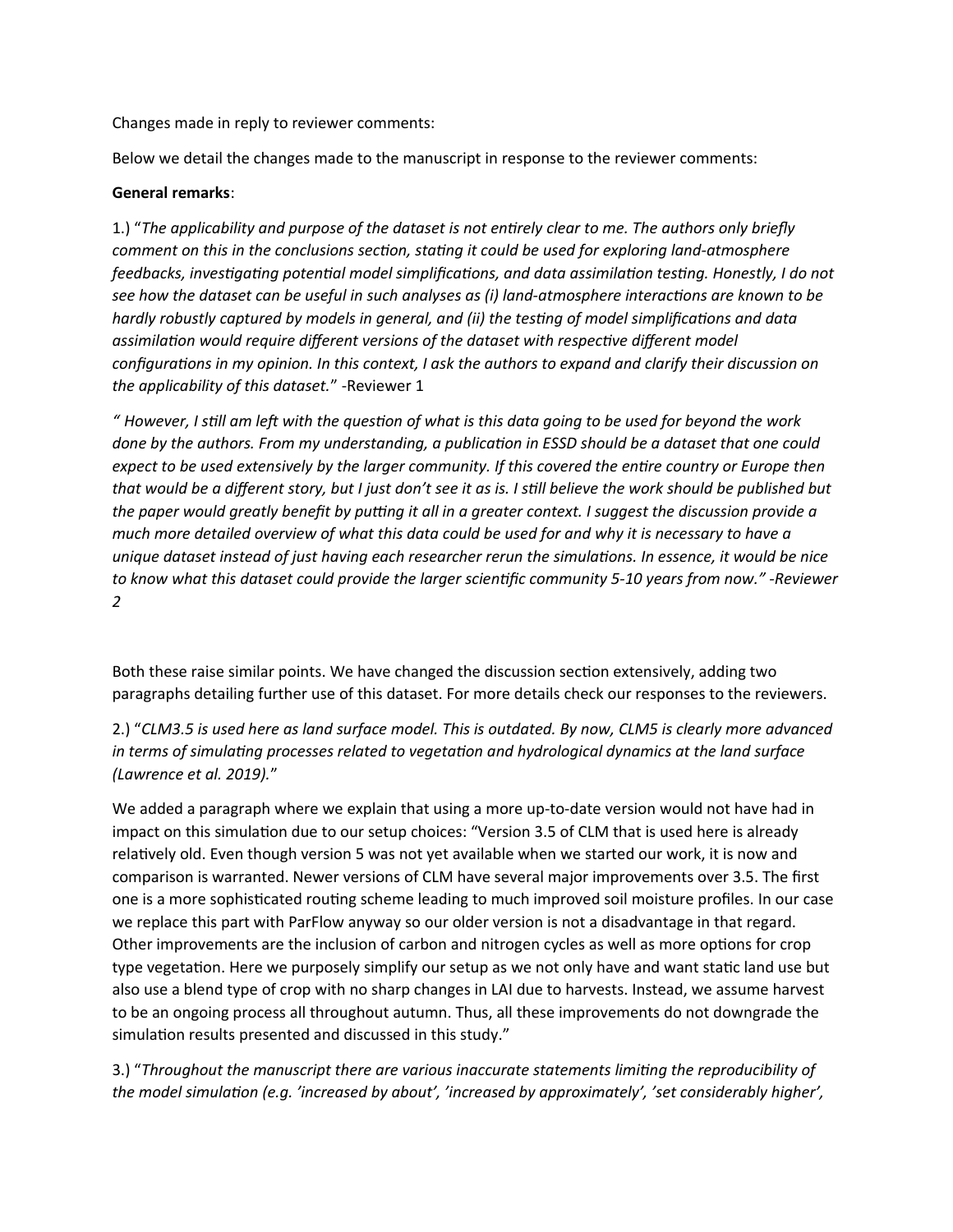*'needed to be increased from its standard values', various pedotransfer functions used without explaining criteria, see also respective specific comments below). More information needs to be provided in each of these cases to ensure the reproducibility of the entire analysis, either in the manuscript or in an appendix.*"

We have changed the appropriate sections to be specific. The details of each change are given in the section below. Since the forcing and namelist files are part of the dataset as supplementary files, the exact setup of our models can be re-created and values checked. We added this information with a link to the forcing files to the text.

4.) "*There are several arbitrary choices made throughout the study which need to be (better) motivated. This includes modifications of the modeling setup of which the purpose is not clear or the magnitude is arbitrary (e.g. 20% increase of sand fraction, ignoring of karst layers, conceptualization of alluvial layers as gravel and bedrock layers including the assumption(s) of values for various involved parameters, modifications of the LAI data). When making these modifications to adapt the model behavior in particular respects (more sandy soils to enhance infiltration) it should be kept in mind that even if the particular purpose is fulfilled, the land-atmosphere system is highly interconnected such that unforeseen side effects can occur. Further, the arbitrary choices include the approach(es) used to validate the modeled dataset (e.g. spatial averaging of model data across 25 grid cells for validation of atmospheric boundary layer characteristics, seemingly random time intervals of the soil moisture, evapotranspiration and runoff validations).*"

We have clarified our reasons as to why we changed some of the values. Most are based on other studies or previous results. Again, for more details as to the nature of these changes please check the detailed response we gave.

5.) "Soil types are an important ingredient for hydro-climatological model simulations. The downscalingbased derivation of soil types in this study is (i) difficult to understand and (ii) contains several assumptions which are not motivated, among which are the amount of considered 1995 locations, the 20% increase of sand fraction (see above), the choice of an exponential model, the choice of conditional co-simulation versus kriging, the focus on first three soil horizons (first means uppermost I guess?). I wonder what is the impact of the choices made here on the final dataset?"

I hope we have sufficiently answered this in our comment. We still have updated the related section to be clearer regarding the process and the impact of our choices. We have some more details below where they are mentioned again.

6.) "*The validation of the model simulation in terms of evapotranspiration is very limited. While it is reassuring that the ET and groundwater dynamics are broadly coupled according to expectations this is not a quantitative assessment. The modeled ET could instead (or additionally) be compared with stateof-the-art evapotranspiration datasets such as GLEAM (Martens et al. 2017) or FLUXCOM (Jung et al. 2019) at larger spatial scales.*"

We have added and additional paragraph in detailing the reason for this very limited analysis. The various reasons are detailed in our response. The change is this: "We want to point out that in this region ET is almost always limited by atmospheric demand which is why we limit his analysis to bare-soil and evaporation only. Since the upper-most layers can dry quickly the resulting drop in evaporation can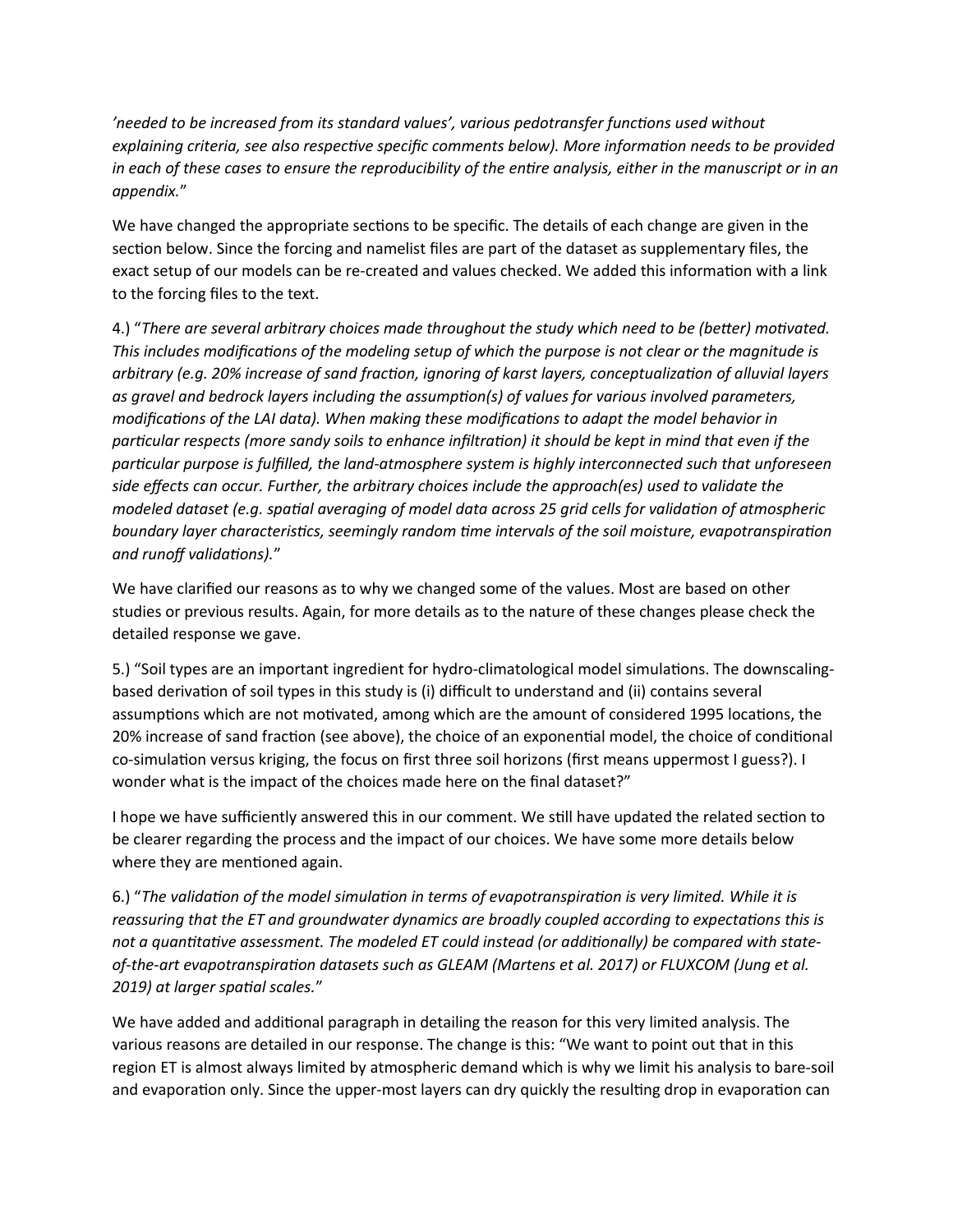be seen which is not the case for ET if there is an extended root zone as we have even for crop and grassland. These bare-soil areas are not a feature of the real catchment and as such cannot be compared to real measurements."

7.) "I like the comprehensive validation of the dataset in terms of several variables - an overview table summarizing the determined strengths and weaknesses would be helpful for users I think."

We have added such a table as table A.3.

8.) "There are too many figures in my opinion, diluting the main messages. Figures 3-5, 7, 14, 17 could be moved to supplementary, and Figures 9 & 10 could be combined."

We have removed former figure 7 and moved former figures 2,4,5,14 and 17 to the appendix. In addition, we updated several of them in accordance with the more specific comments below.

## **Specific comments**:

"*line 35 and throughout: 'simulated' would be more straightforward than 'virtual', usingsuch terminology the term 'real' (line 34 and throughout), referring to observations, canbe removed from the manuscript*"

We have used simulated instead of virtual throughout the text now.

## "*line 56: test a disaggregation method*"

In the cited paper this was done for soil moisture. Doing this for this coupled system and all related variables and parameters would be a complete study on its own. The paper was cited to highlight the uses of simulated datasets rather as an example we wanted to follow.

"*line 75-78: you do not aim to reproduce to observed catchment dynamics but still validate the model in some respects - this seems contradictory to me; what is the aim here if not validating the model against observations? how useful is a modeled dataset for the community if is not resembling observations?*"

We have added a sentence in section 4 explaining why we validate our simulation even if we have purposely deviated from reality in some cases: "Even though we do not aim to be as close to reality as possible, we feel it important to show that the model system is behaving as expected and is thus suitable for the various use cases we discussed."

#### "*lines 139 & 145: the chosen time period and simulation catchment/area are not motivated*"

We have added a sentence to detail that the time period limit wat simply due to forcing availability. The choice of the catchment was arbitrary and it was only chosen because of size and because it fits in a roughly square computational domain: "... as 2007 was the first full year where high resolution atmospheric forcing was available and nine years was the maximum possible length with our granted compute time."

# "*line 172: please give more information on the 'software restriction'*"

The restriction was somewhat unique with the system we were running on. We have added this information but it will likely not be useful any more as the system (and other like it) have been replaced over the last couple years and this restriction no longer applies.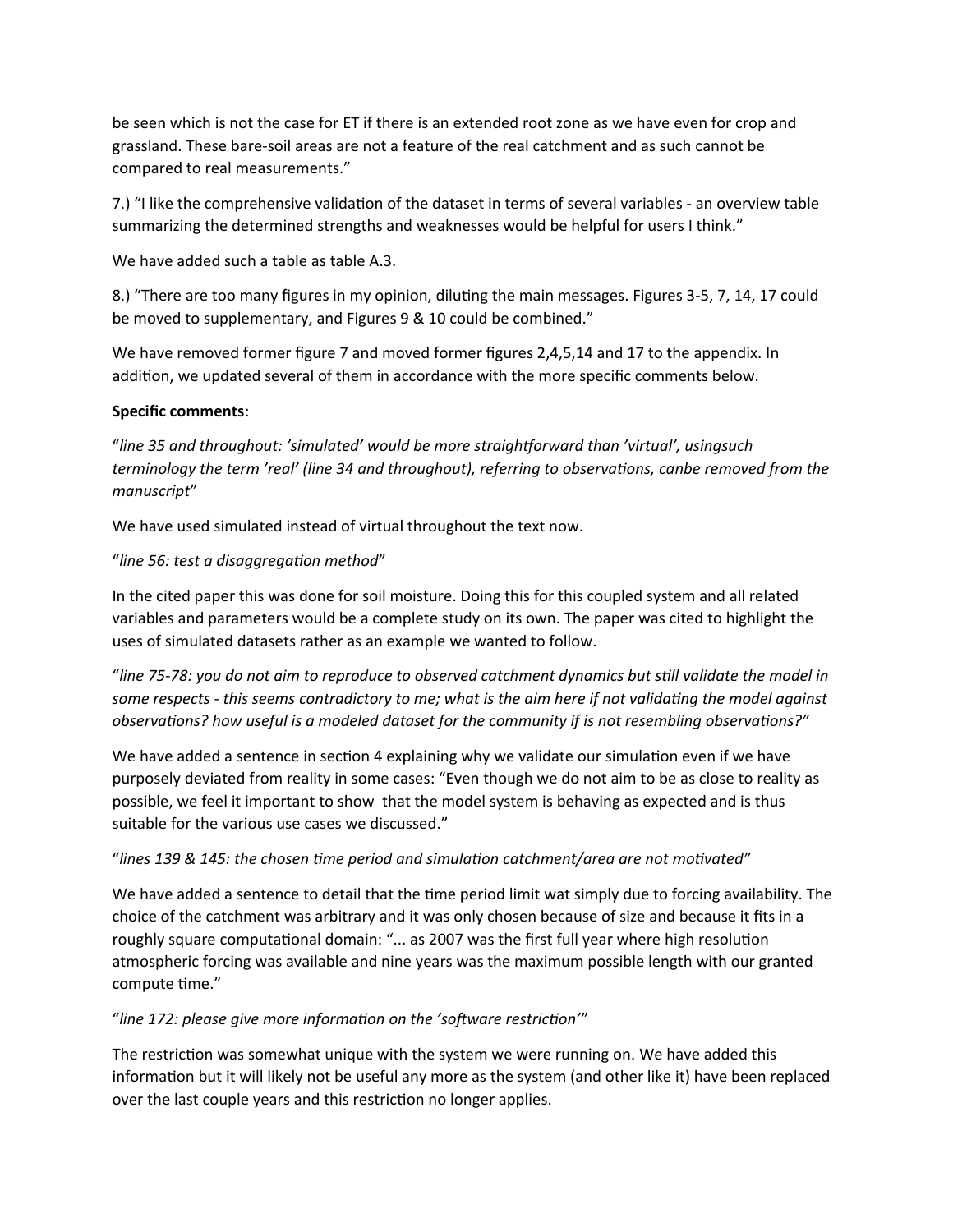"*line 183: please give more information on the location of the grid cells and the artificial elevation modification to ensure reproducibility, here or in an appendix*"

We have added a remark linking to the provided forcing data where the full elevation map is available: "All these changes are part of the forcing files that are provided with the full dataset making it easy to reproduce our simulations (https://cera-www.dkrz.de/WDCC/ui/cerasearch/entry? acronym=Neckar\_VCS\_v1\_FORCING)"

## "*lines 195-196: 'about 20%' & 'about 3.3', please be more accurate*"

We have clarified that 20% is an area average depending on PFT. The 3.3 change is due to the general LAI value of needle-leaf trees in that region which we calrified as well.

"*lines 194-197: in the abstract of the Tian et al. 2004 paper I found "On average, themodel [...] overestimates FPAR over most areas in the Northern Hemisphere com- pared to MODIS observations during all seasons except northern middle latitude summer." "The MODIS LAI is generally consistent with the model during the snow-free periods..." which makes me wonder why the authors modify LAI in summer? Further this could create jumps in the LAI time series from May-June and August-September. More importantly, you state here that LAI is used "for the year 2008". Does this mean there is no interannual vegetation variability? This would affect evapotranspiration and thereby many related variables and would need to be stated as a serious shortcoming.*"

We have added several lines detailing that we do indeed ignore interannual variability on purpose and why (again see our detailed response): We also clarified that the changes in summer are small and related to the aggregation of shrubs and proper forests and that there are no jumps for LAI possible due to the way CLM treats LAI: "As a result, interannual variability is not considered in this simulation as we have the same LAI curve for each PFT each year. While this somewhat limits the comparability to ET observations in spring it is somewhat lessend by the fact that CLM does always use the values from two months and interpolates based on the date (for instance on the 1st of April the values from March and April would have almost equal weight, while on the 14th of April the April weight is clearly dominant)."

"*line 204: please give the spatial resolution instead of the scale 1:1000000*"

We added this. (~1km, not constant due to map projection)

"*line 221: 'approximately 20%', please be more accurate; further, and more importantly, please motivate this modification and its magnitude*"

We have added that is 20% except for cases where sand% was already very high to avoid unrealistic cases of >90% sand. We clarified that this is due to earlier simulation results and the resolution that we use: "...increased by 20% (for clay-rich areas that previously had practically no sand, less for areas that already had high sand content to avoid cases with >90% sand) resulting in a slightly higher hydraulic conductivity because previous simulations yielded too shallow unsaturated zones as was expected for the resoltion of this simulation. The change to sand content was a direct response to this issue as it fixed most of the emerging biases"

"*lines 229-231: please give detailed information on where which pedotransfer functions have been used*"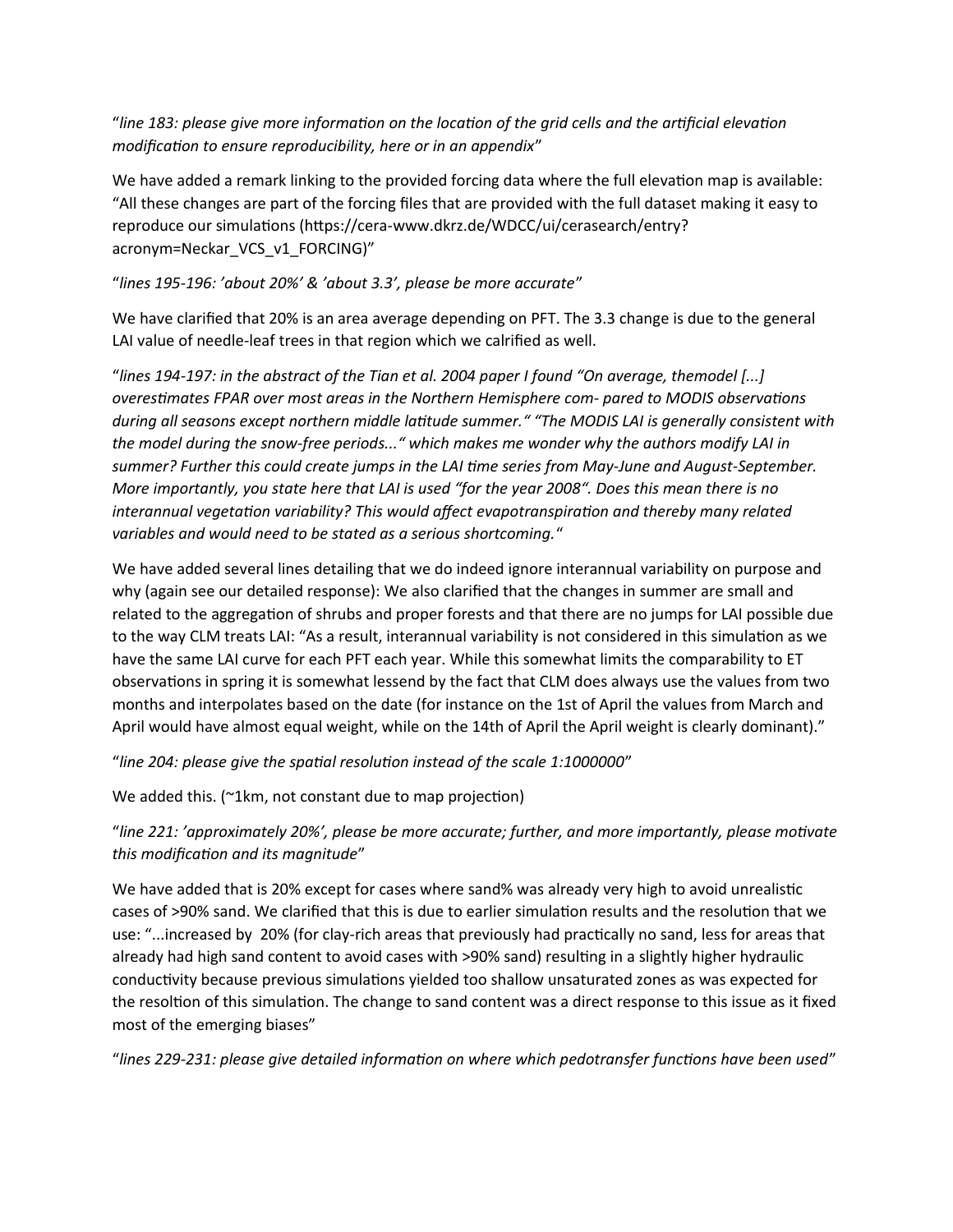We have added more detail, the text now reads: "The pedotransfer functions of Cosby et al. (1984) is used to estimate saturated hydraulic conductivity based on soil texture, the one from Rawls (1983) is used to estimate soil bulk density based on soil texture and organic matter and the one from Tóth et al. (2015) is used to estimate van Genucthen parameters based on soil texture and bulk density. These have been selected based on data availability, applicability of the particular approaches, and previous evaluations conducted in the area (Tietje and Hennings, 1996)."

"*lines 239 & 242: repetition of the information that karst is not considered*"

Mentioned it only the first time.

"*lines 239-240: 'to avoid the manifold hydrological challenges related to its modeling', please be more specific here, also please comment on the impact of this simplification of the approach on the final dataset*"

As mentioned in our detailed reply, karst is very hard to model correctly, especially with only 100m of depth of a model. Because of that we just disregard it. We added a sentence to make clear that while overall accuracy of groundwater suffers, effects on the near-surface soil moisture in these areas is limited: "While this can have significant impact on groundwater equilibrium and dynamics on the decade time scale, for the rather short time period considered here we would simply be left with a bias."

"*line 245: if these alluvial bodies are so relevant, why does this study use datasets which do not include them?*"

The datasets we used are the most detailed ones for that region and even those do not include them for smaller rivers. They are very important for accurate subsurface flow which is why we added them. We made it clear in the text that they are not resolved in the dataset: "(not part of the soil and not large enough to be resolved in the geological map)"

# "*line 249: evapotranspiration errors in models can be significant and might be underestimated here*"

We already assume a 30% error here and because we are energy limited this is very conservative: "...as in this climate we are almost always energy limited and therefore ET differences are reduced to LAI differences"

"*section 4: please discuss for the performed validation analyses how the determined performance of the study dataset compares generally with the performance of other regional climate models im similar hydro-climatic regions*"

As mentioned in our response, the goal of this study is not to be in line with climate models. Indeed, we show a more static picture, purposely ignoring climate change and accompanying effects to concentrate on compartment interaction instead. We added in the discussion the possibility for investigating this as a separate piece of work: "One of these topics is considering more transient changes (LAI and climate change) rather than the more static picture we present."

"*line 277: 'simulated realistically', please give more details here on how this is quantified*"

Added more detail: "(timing, strength of wind gusts, change of wind direction, change in temperature and pressure)"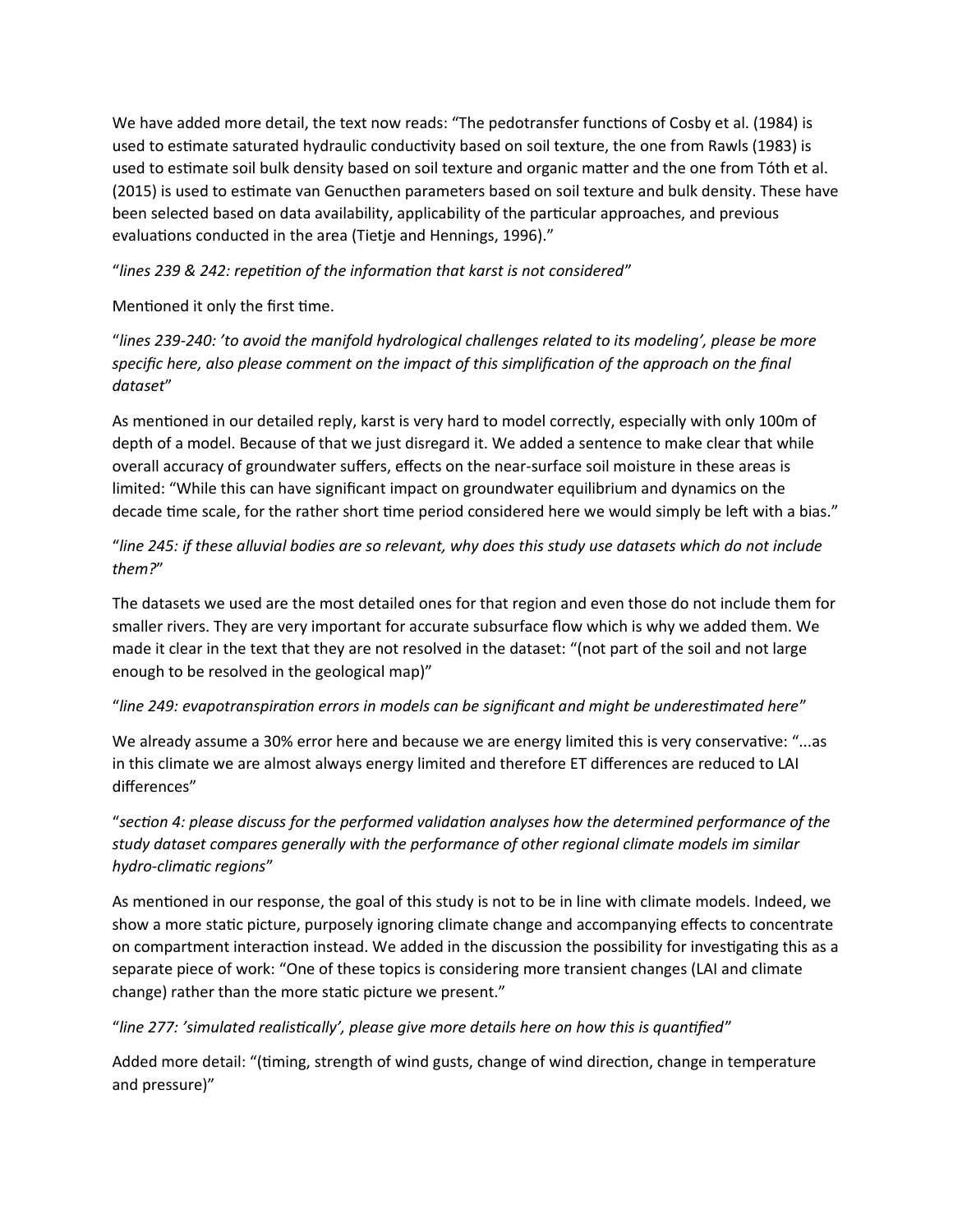"*line 301: 1km2, is this referring to the spatial resolution being 1km x 1km?*"

It is 1x1km, made this clear in the text.

"*line 323: 'quite well', please be more specific and objective. Further, in Figure 9a between 6h-17h the*  pattern in the model is actually opposite to that of the observations, I would not refer to this as fitting *"quite well"*."

We have added a section explaining this in more detail and pointing out that afternoon rain is underestimated, which is normal with the model we use: "especially in late afternoon and night while it overestimates precipitation during the late morning while underestimating it in early afternoon in summer. In Winter this effect is much less pronounced but still there. It is connected to convective showers that are still too small and parametrized. These parametrizations were not originally designed for the km scale and have issues at this resolution and start producing precipitation too early."

"*line 331: the potential (dis)agreement of simulated and actual land cover can be checked using highresolution land cover datasets such as provided by ESA CCI line 343: how are the temperature standard deviations determined?*"

While the mismatch can be checked we still have to account for it when comparing results. We made this clear in the text. We also explained how the temperature deviations are calculated.

"*line 361: 'very well', please be more specific and objective*"

Changed wording and added more detail: "... are very close to observations during the day and at heights above 10m."

"*line 367: why not using the ESA CCI soil moisture dataset derived from observations of various satellites for this validation?*"

Since we different land-use and soil properties a comparison would not give any conclusive result.

"lines 394-395: I do not really understand why this daily matching is applied here? Also it is not clear how this is done."

This means that for each day a factor is calculated and the actual result is corrected by this factor: "...and applied as a correction factor."

"*lines 391 & 396: I guess you are referring to Figure 15 here, not Figure 16 as stated.*"

Figures have changed greatly, all figures should now be referenced correctly.

"line 415: 'adequate agreement', please be more specific and objective"

Changed wording: "... similar to the observations showing the same responses to rain events as well as similar behavior during dry periods, which is noteworthy...

"line 422: 'will always be replaced' needs to be toned down in my opinion"

We now say "often" instead of "always".

"line 440: 'good distribution', please be more specific and objective"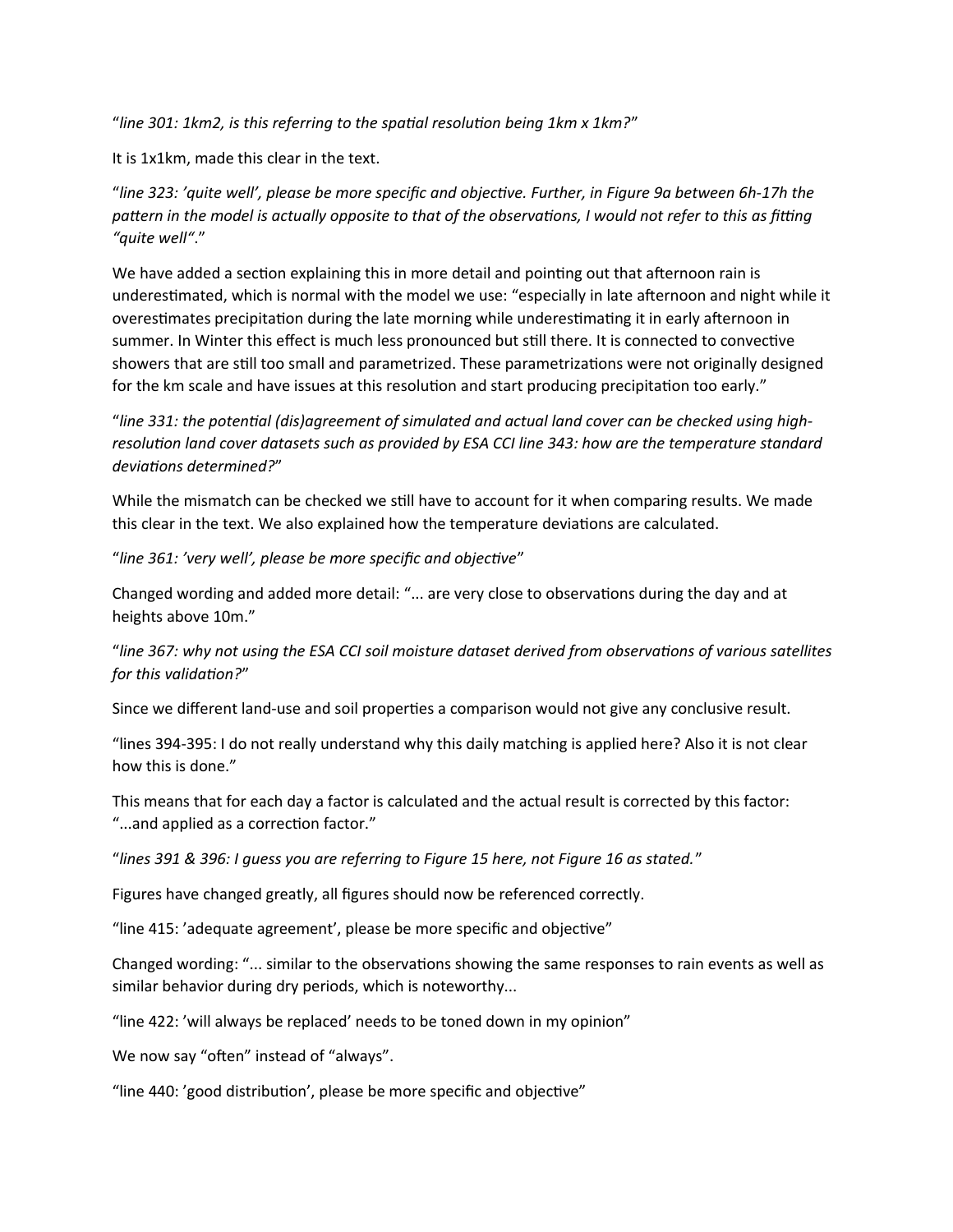Changed line: "...reasonable split between shallower and deeper (5 meter and below) groundwater tables compared to expected values from observations with shallower levels overall."

"lines 447-450: I do not understand how the "fluctuations" are "scaled". Do you divide by the interannual standard deviation to obtain normalized anomalies (or z-scores)? If so, please name it this way as the term "fluctuations" is rather unclear."

In this case fluctuation merely means that the yearly average is removed for both time series: "(subtracting the yearly mean from the respective time series)"

"line 450: I guess this should be "according to Figure 19b" and not 19c?"

Again, figures have changed, should be correct now.

"lines 451-452: How is this trend computed?"

This was poor wording. We changed it to "fluctuations" to indicate that the same time-series as before is referenced.

"line 454 and following: I like this discussion of limitations and issues"

Thanks.

"line 458: to me it seems three challenges being discussed here (?)"

This was an error left over from a previous version. It is corrected.

"lines 502-512: As there are multiple concrete ideas to improve the model setup and consequently the dataset, why not implementing them before publishing this dataset? comment if this will be gamechangers"

We have added a comment giving our opinion on this: "While these changes would show improvements, they are likely marginal or very specific (river discharge characteristics) and would therefore not warrant the great computational cost to re-run for such a long time. Future model developments of TerrSysMP may enable this option and it would be interesting to compare resulting datasets and quantify the simulation speed increase by using GPU compute technologies."

"Figure 2: This figure is the same as in the Gasper et al. 2014 paper, with the reference given in the caption. I think it is uncommon to use figures from previous papers, so I would remove this and only refer to the figure in the reference paper in the main text."

Moved to Appendix

"Figure 3: Maybe I missed that but what is domain 1?"

Again, left over from an older version, it is now simply the "simulated domain"

"Figure 4: "e+00" can be removed"

removed

"Figures 4-6: Please label the color bars."